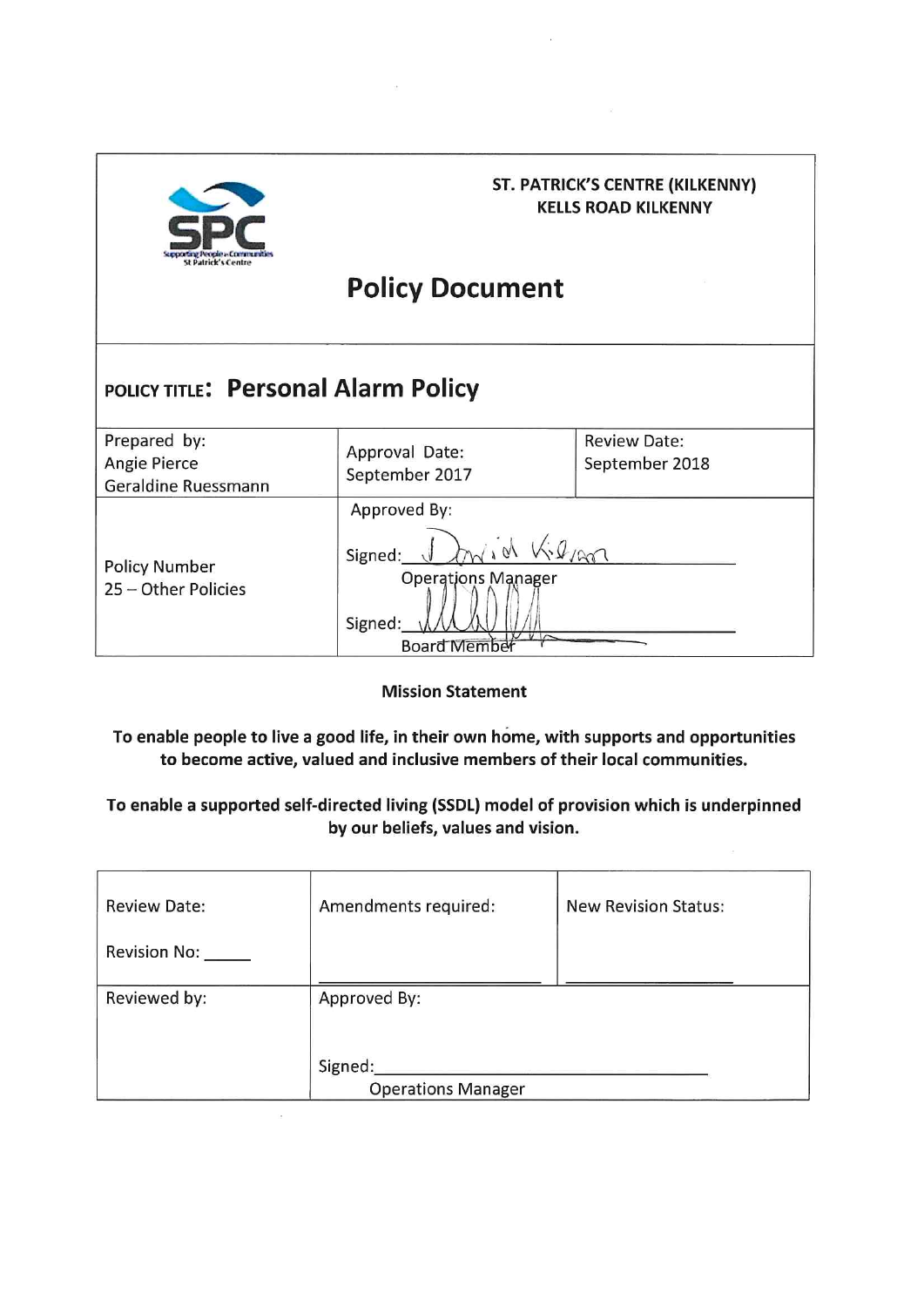### **1. Personal Alarm Night Protocol**

- 1.1. Each house on St.Patricks campus must have a personal alarm at night. It is the responsibility of staff members on night duty to ensure alarms are collected. Lissadell Apartments have a separate alarm system, awaiting protocol on same.
	- 1.1.1. Alarms are to be collected from reception before reporting to area of work.
	- 1.1.2. Staff must SIGN OUT the alarm and:
		- 1.1.2.1. Identify that battery is charged (indicated in top right corner).
		- 1.1.2.2. Previous messages are erased (select message and hold cancel© button).
		- 1.1.2.3. If pull cord is present staff must check that this is activated (enter menu, go to settings, go to alarm setting and check the tick( )is beside pull cord alarm).
		- 1.1.2.4. Issues should be reported immediately to the Night Manager.
		- 1.1.2.5. Night Manager will perform a 'test alarm' each night before 10.00pm (by holding the alarm button for 5 seconds).
- 1.2. Staff must ensure alarm is on their person at all times during the night.
- 1.3. In the event of an emergency or where assistance is required staff should activate their alarms in the following manner:
	- 1.3.1. Press large red button on the side.
	- 1.3.2. Where pull cord is present, this can be removed.
	- 1.3.3. When personal alarms are activated staff in surrounding houses should react as follows:
		- 1.3.3.1.  $2^{nd}/3^{rd}$  staff member (HCA)to respond immediately to area indicated on alarm screen.
		- 1.3.3.2. Staff should not phone the house to check if it's a false alarm.
		- 1.3.3.3. Responding staff must bring the MASTER KEY/FOB to gain access.
		- 1.3.3.4. Alarm to be left with staff in house.
- 1.4. Some night personal alarm can be used as a 2 way communication system (walkie-talkie )to communicate, staff must enter number of alarm they wish to call and hold the blue button until staff respond. Blue button must be held in while talking and released to hear end. To end communication press cancel button.
- 1.5. Staff member off duty at 8.30am(HCA) has the responsibility of returning alarms to the area they collected them from at start of shift, ensuring to sign the alarm back in on the form provided.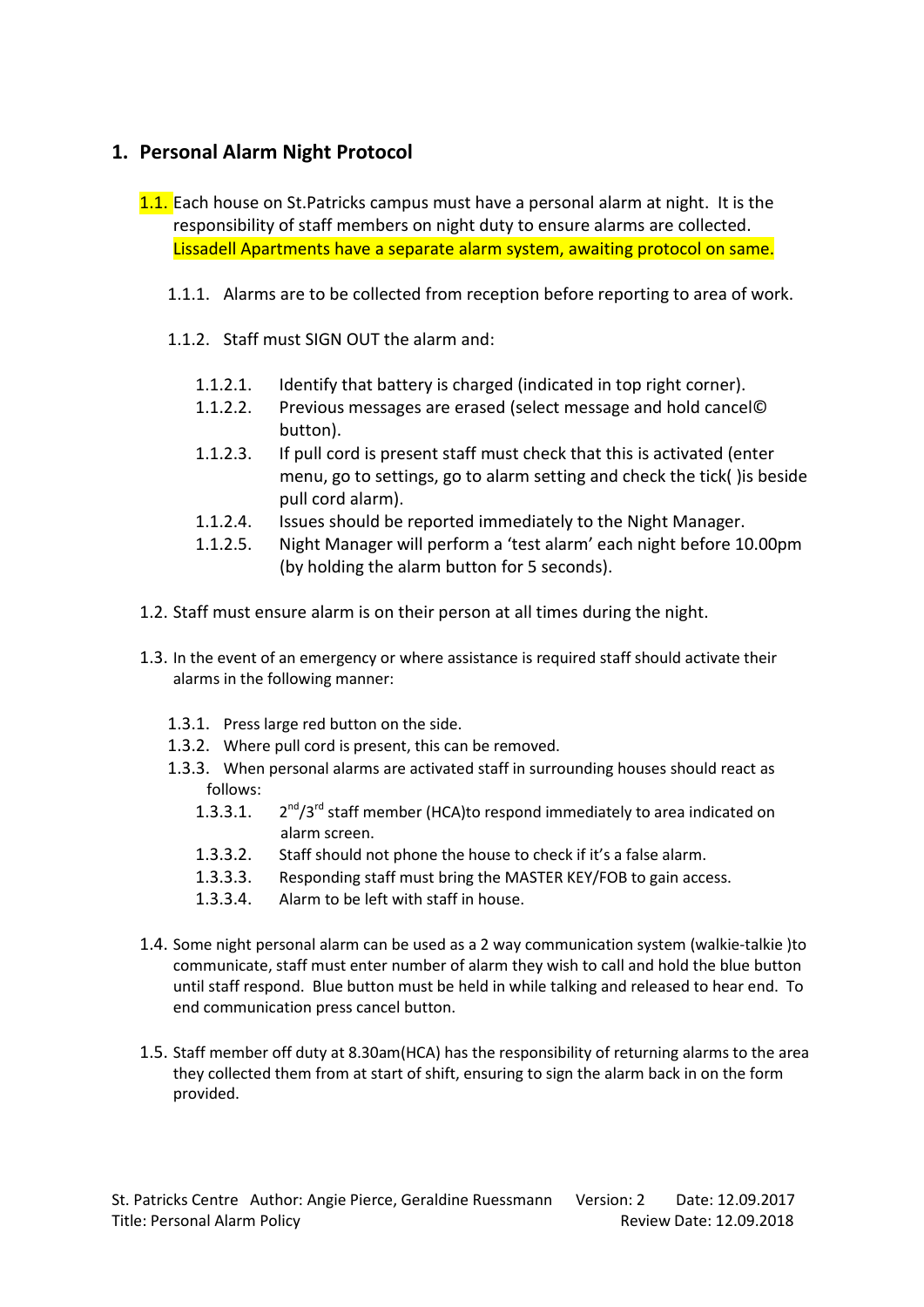### 2. **Protocol Re Use of Personal Alarm Systems Day Shift**

- 2.1. When coming on duty staff should complete the procedure for removing and returning personal alarms.
- 2.2. Check pull cord is switched on. Enter menu, go to settings, go to alarm setting check tick  $\checkmark$  is beside pull cord alarm.
- 2.3. Check messages are cleared on each personal alarm.
- 2.4. Testing of alarms will take place daily at 10.00am

| <b>Kells Court</b>     | Monday, Tuesday, Wednesday        |
|------------------------|-----------------------------------|
| Lissadell              | <b>Thursday</b>                   |
| Our Lady's             | Friday, Saturday, Sunday          |
|                        | (Delegate staff for each weekend) |
| <b>Millennium View</b> | Friday                            |

- 2.5. When testing is completed staff must enter alarm number on the procedure sheet.
	- 2.5.1. Kells Court will respond to Lissadell only and Lissadell will respond to Kells Court only.
	- 2.5.2. Our Lady's 2 and 3 will respond to each other.
	- 2.5.3. Other than test alarms staff must respond to alarms.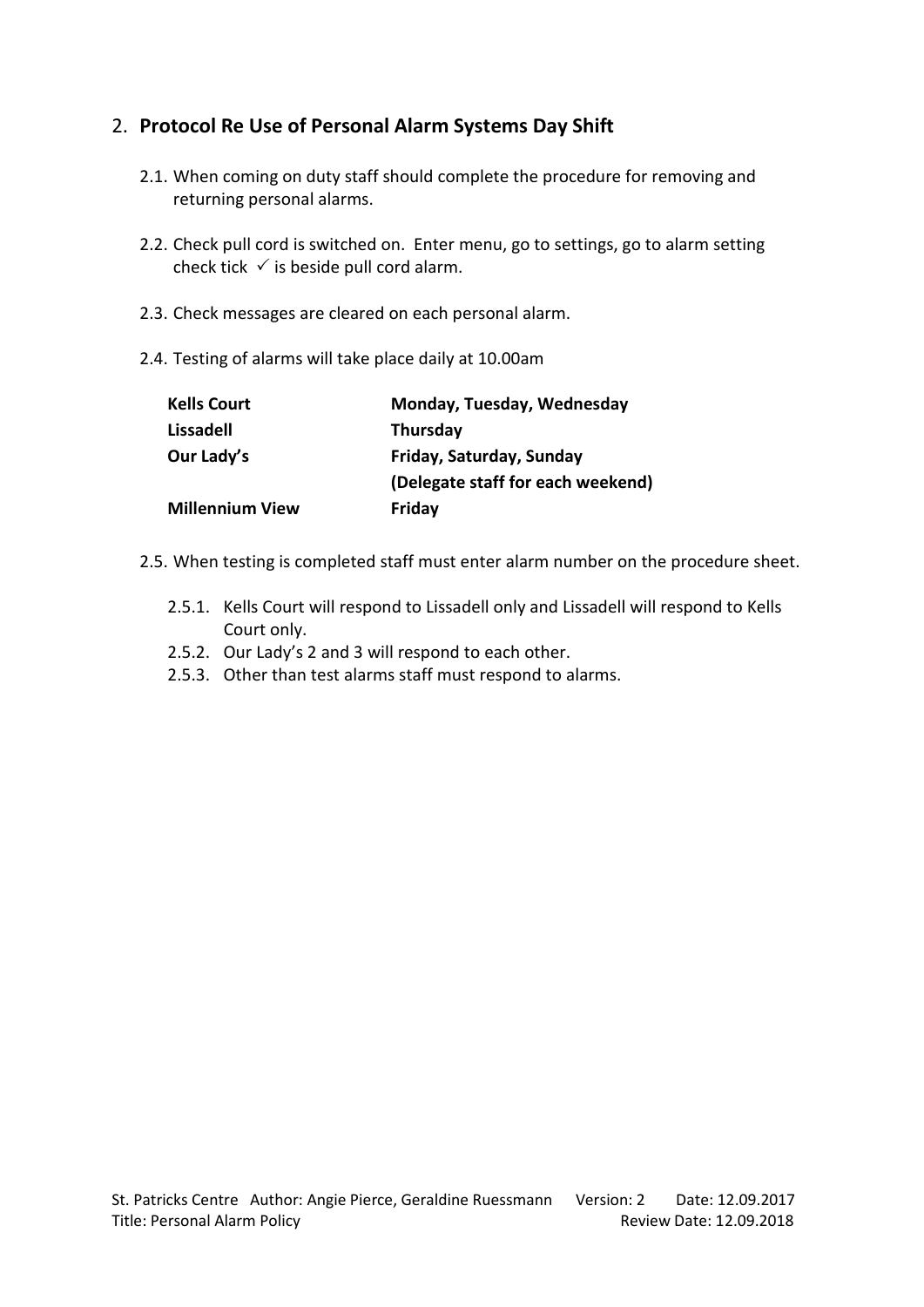### 3. **Protocol Re Use of Personal Alarm Systems Nights**

- 3.1. When coming on duty staff should complete the procedure for removing and returning personal alarms.
- 3.2. Collect Personal Alarms before going on night duty at Reception in the Main Building / except if night alarms are stored and charged in the house e.g Kells Court.
- 3.3. Return to reception in the morning.
- 3.4. When the Night Manager goes off at 8.05am the following procedure should be followed.

\_\_\_\_\_\_\_\_\_\_\_\_\_\_\_\_\_\_\_\_\_\_\_\_\_\_\_\_\_\_\_\_\_\_\_\_\_\_\_\_\_\_\_\_\_\_\_\_\_\_\_\_\_\_\_\_\_\_\_ \_\_\_\_\_\_\_\_\_\_\_\_\_\_\_\_\_\_\_\_\_\_\_\_\_\_\_\_\_\_\_\_\_\_\_\_\_\_\_\_\_\_\_\_\_\_\_\_\_\_\_\_\_\_\_\_\_\_\_ \_\_\_\_\_\_\_\_\_\_\_\_\_\_\_\_\_\_\_\_\_\_\_\_\_\_\_\_\_\_\_\_\_\_\_\_\_\_\_\_\_\_\_\_\_\_\_\_\_\_\_\_\_\_\_\_\_\_\_ \_\_\_\_\_\_\_\_\_\_\_\_\_\_\_\_\_\_\_\_\_\_\_\_\_\_\_\_\_\_\_\_\_\_\_\_\_\_\_\_\_\_\_\_\_\_\_\_\_\_\_\_\_\_\_\_\_\_\_ \_\_\_\_\_\_\_\_\_\_\_\_\_\_\_\_\_\_\_\_\_\_\_\_\_\_\_\_\_\_\_\_\_\_\_\_\_\_\_\_\_\_\_\_\_\_\_\_\_\_\_\_\_\_\_\_\_\_\_ \_\_\_\_\_\_\_\_\_\_\_\_\_\_\_\_\_\_\_\_\_\_\_\_\_\_\_\_\_\_\_\_\_\_\_\_\_\_\_\_\_\_\_\_\_\_\_\_\_\_\_\_\_\_\_\_\_\_\_

- 3.5. In the event of the Bleep going off:
	- 3.5.1. Who Responds?
	- 3.5.2. Staff from Kells Court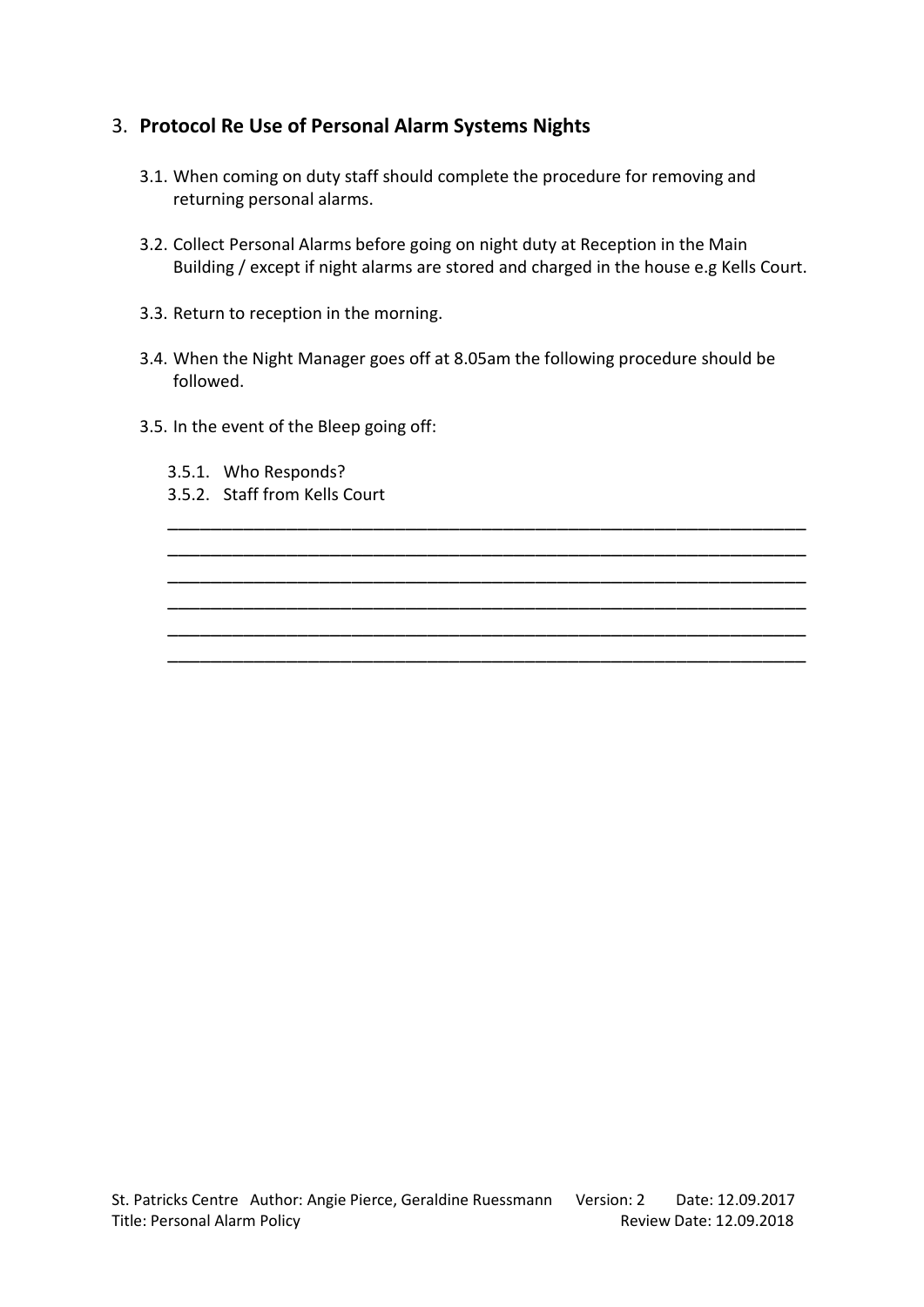### **Nightly Personal Alarms Test**

**Month: \_\_\_\_\_\_\_\_\_\_\_\_\_\_\_\_\_\_\_\_\_\_\_\_\_\_\_\_\_**

| Date                        | House | <b>Comments</b> |
|-----------------------------|-------|-----------------|
| 1 <sup>st</sup>             |       |                 |
| 2 <sup>nd</sup>             |       |                 |
| 3 <sup>rd</sup>             |       |                 |
| 4 <sup>th</sup>             |       |                 |
| 5 <sup>th</sup>             |       |                 |
| 6 <sup>th</sup>             |       |                 |
| 7 <sup>th</sup>             |       |                 |
| 8 <sup>th</sup>             |       |                 |
| 9 <sup>th</sup>             |       |                 |
| $10^{\text{th}}$            |       |                 |
| $11^{\text{th}}$            |       |                 |
| $12^{th}$                   |       |                 |
| $13^{th}$                   |       |                 |
| 14 <sup>th</sup>            |       |                 |
| 15 <sup>th</sup>            |       |                 |
| $16^{th}$                   |       |                 |
| $\overline{17}^{\text{th}}$ |       |                 |
| 18 <sup>th</sup>            |       |                 |
| 19 <sup>th</sup>            |       |                 |
| 20 <sup>th</sup>            |       |                 |
| $\overline{21}^{st}$        |       |                 |
| 22 <sup>nd</sup>            |       |                 |
| $23^{rd}$                   |       |                 |
| $24^{th}$                   |       |                 |
| 25 <sup>th</sup>            |       |                 |
| 26 <sup>th</sup>            |       |                 |
| $27^{th}$                   |       |                 |
| 28 <sup>th</sup>            |       |                 |
| 29 <sup>th</sup>            |       |                 |
| 30 <sup>th</sup>            |       |                 |
| $31^{st}$                   |       |                 |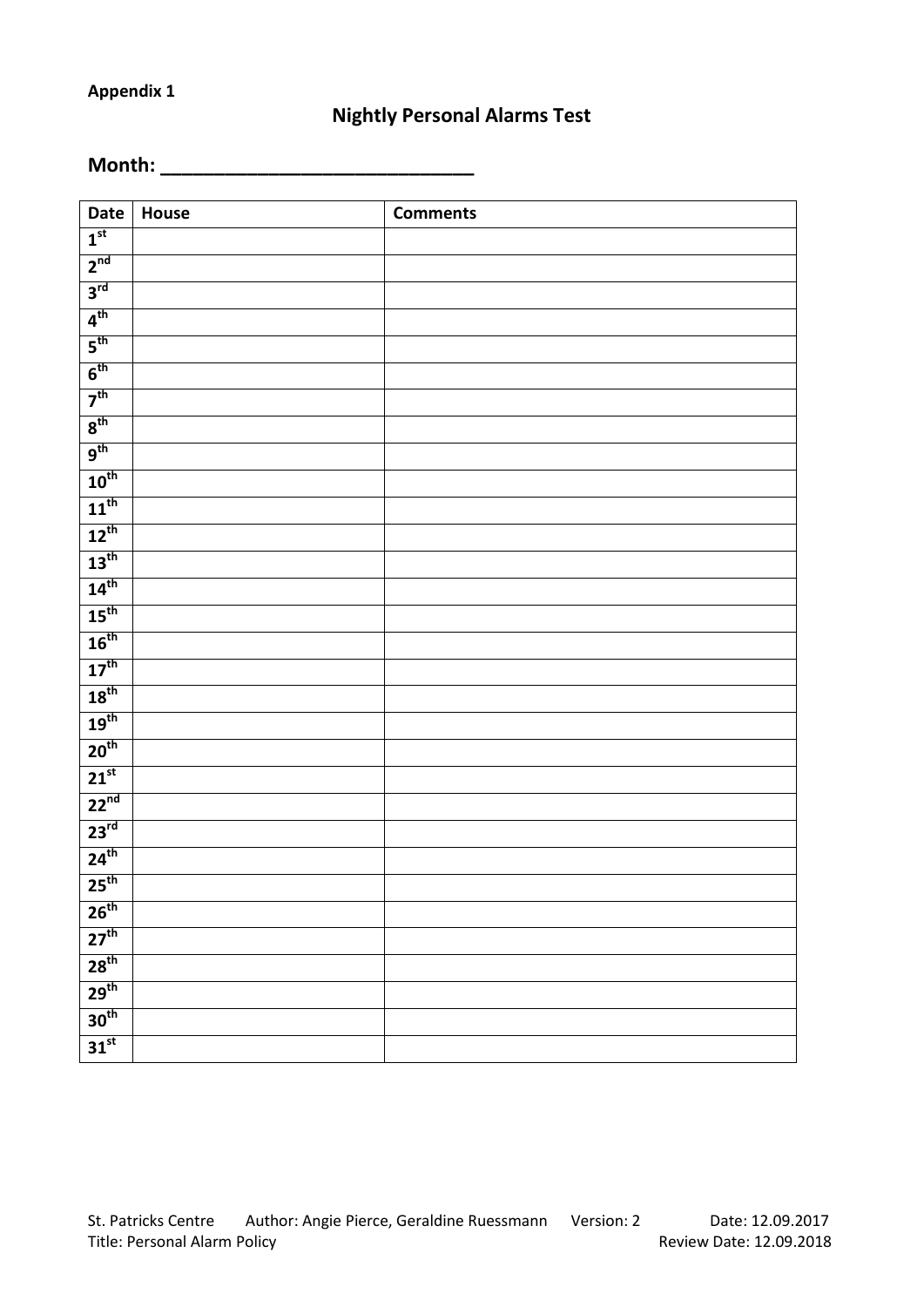### **Monthly Personal Alarms House Rotation Test (Nights)**

**Month: \_\_\_\_\_\_\_\_\_\_\_\_\_\_\_\_\_\_\_\_\_\_\_\_\_\_\_\_\_**

| Date                 | House | <b>Comments</b> |
|----------------------|-------|-----------------|
| 1 <sup>st</sup>      |       |                 |
| 2 <sup>nd</sup>      |       |                 |
| 3 <sup>rd</sup>      |       |                 |
| 4 <sup>th</sup>      |       |                 |
| 5 <sup>th</sup>      |       |                 |
| 6 <sup>th</sup>      |       |                 |
| $\overline{7^{th}}$  |       |                 |
| 8 <sup>th</sup>      |       |                 |
| 9 <sup>th</sup>      |       |                 |
| $10^{\text{th}}$     |       |                 |
| $11^{\text{th}}$     |       |                 |
| $12^{th}$            |       |                 |
| $13^{\text{th}}$     |       |                 |
| 14 <sup>th</sup>     |       |                 |
| 15 <sup>th</sup>     |       |                 |
| $16^{th}$            |       |                 |
| $17^{\text{th}}$     |       |                 |
| 18 <sup>th</sup>     |       |                 |
| $19^{th}$            |       |                 |
| 20 <sup>th</sup>     |       |                 |
| $\overline{21}^{st}$ |       |                 |
| 22 <sup>nd</sup>     |       |                 |
| 23 <sup>rd</sup>     |       |                 |
| 24 <sup>th</sup>     |       |                 |
| 25 <sup>th</sup>     |       |                 |
| 26 <sup>th</sup>     |       |                 |
| 27 <sup>th</sup>     |       |                 |
| 28 <sup>th</sup>     |       |                 |
| 29 <sup>th</sup>     |       |                 |
| 30 <sup>th</sup>     |       |                 |
| $\overline{31}^{st}$ |       |                 |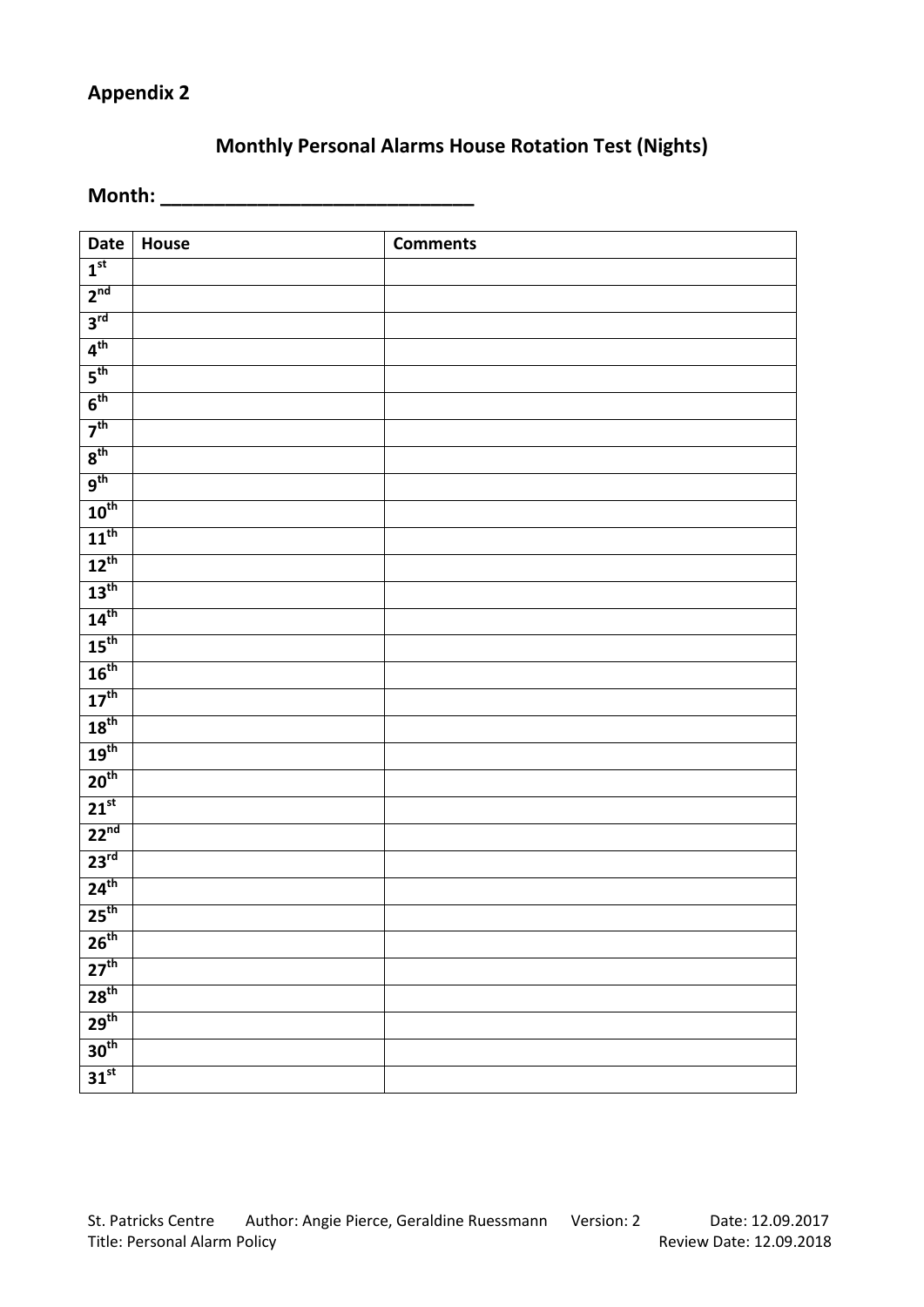### **Recording Removing and Returning Personal Alarms (Night) Shift**

| <b>Date</b> | Personal<br>Alarm<br><b>Number</b> | <b>Clear</b><br><b>Messages</b> | <b>Check</b><br><b>Pull Cord</b> | <b>Time</b><br>Removed | Signature | <b>Time</b><br>Returned | Signature | <b>Test Personal Alarm</b><br><b>Number</b> | <b>Comment</b> |
|-------------|------------------------------------|---------------------------------|----------------------------------|------------------------|-----------|-------------------------|-----------|---------------------------------------------|----------------|
|             |                                    |                                 |                                  |                        |           |                         |           |                                             |                |
|             |                                    |                                 |                                  |                        |           |                         |           |                                             |                |
|             |                                    |                                 |                                  |                        |           |                         |           |                                             |                |
|             |                                    |                                 |                                  |                        |           |                         |           |                                             |                |
|             |                                    |                                 |                                  |                        |           |                         |           |                                             |                |
|             |                                    |                                 |                                  |                        |           |                         |           |                                             |                |
|             |                                    |                                 |                                  |                        |           |                         |           |                                             |                |
|             |                                    |                                 |                                  |                        |           |                         |           |                                             |                |
|             |                                    |                                 |                                  |                        |           |                         |           |                                             |                |
|             |                                    |                                 |                                  |                        |           |                         |           |                                             |                |
|             |                                    |                                 |                                  |                        |           |                         |           |                                             |                |
|             |                                    |                                 |                                  |                        |           |                         |           |                                             |                |
|             |                                    |                                 |                                  |                        |           |                         |           |                                             |                |
|             |                                    |                                 |                                  |                        |           |                         |           |                                             |                |
|             |                                    |                                 |                                  |                        |           |                         |           |                                             |                |
|             |                                    |                                 |                                  |                        |           |                         |           |                                             |                |
|             |                                    |                                 |                                  |                        |           |                         |           |                                             |                |
|             |                                    |                                 |                                  |                        |           |                         |           |                                             |                |
|             |                                    |                                 |                                  |                        |           |                         |           |                                             |                |
|             |                                    |                                 |                                  |                        |           |                         |           |                                             |                |
|             |                                    |                                 |                                  |                        |           |                         |           |                                             |                |
|             |                                    |                                 |                                  |                        |           |                         |           |                                             |                |
|             |                                    |                                 |                                  |                        |           |                         |           |                                             |                |
|             |                                    |                                 |                                  |                        |           |                         |           |                                             |                |
|             |                                    |                                 |                                  |                        |           |                         |           |                                             |                |

St. Patricks Centre Author: Angie Pierce, Geraldine Ruessmann Version: 2 Date: 12.09.2017 Title: Personal Alarm Policy **Review Date: 12.09.2018** Review Date: 12.09.2018